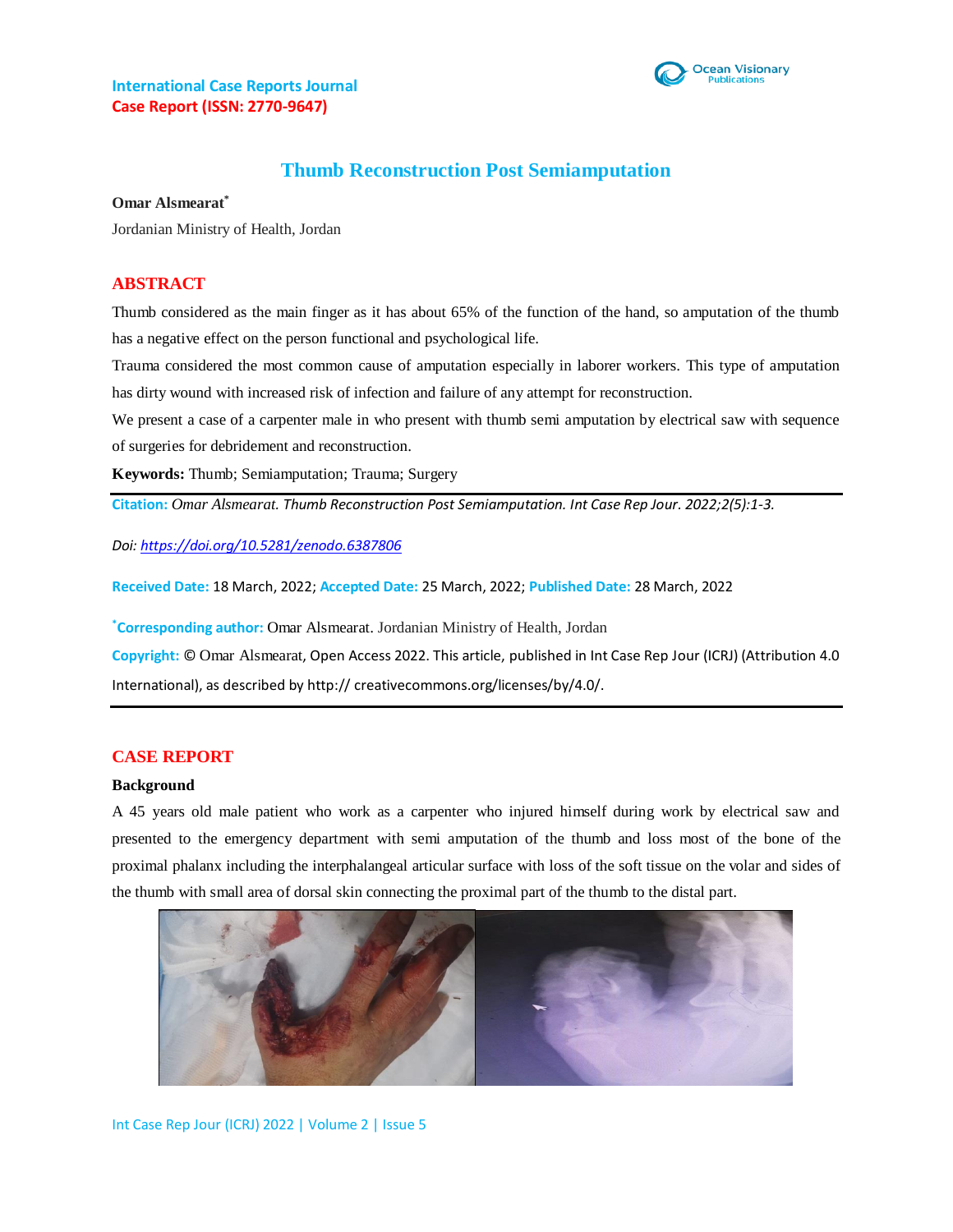

## **International Case Reports Journal Case Report (ISSN: 2770-9647)**

We discussed the situation with the patient and the management plane as there is three possible ways for the management including 1- completion of the amputation and later policization by deepening of the  $1<sup>st</sup>$  web space, 2completion of the amputation and transfer of the  $2<sup>nd</sup>$  toe and 3- to do debridement and let the soft tissue healing with later fixation and bone grafting and also we discussed the complication of the injury and possibility of the management failure.

Emergency debridement and provisional fixation of the distal phalanx done at the date of admission and patient admitted to the orthopedic ward for observation and IV antibiotics. Second look was done couple days later and debridement of the necrotic tissue was excised. Finally after guarantee the absence of infection, the patient was discharched to home three weeks post admission.



After complete tissue healing the patient was readmitted for final surgery ware an iliac block bone graft was harvested and fixed with mini plate to compensate the bony loss to preserve the thumb length and fusion of the interphalangeal joint in 20 degrees as there is no way to reconstruct the articular surface. And then skin closure without tension done.